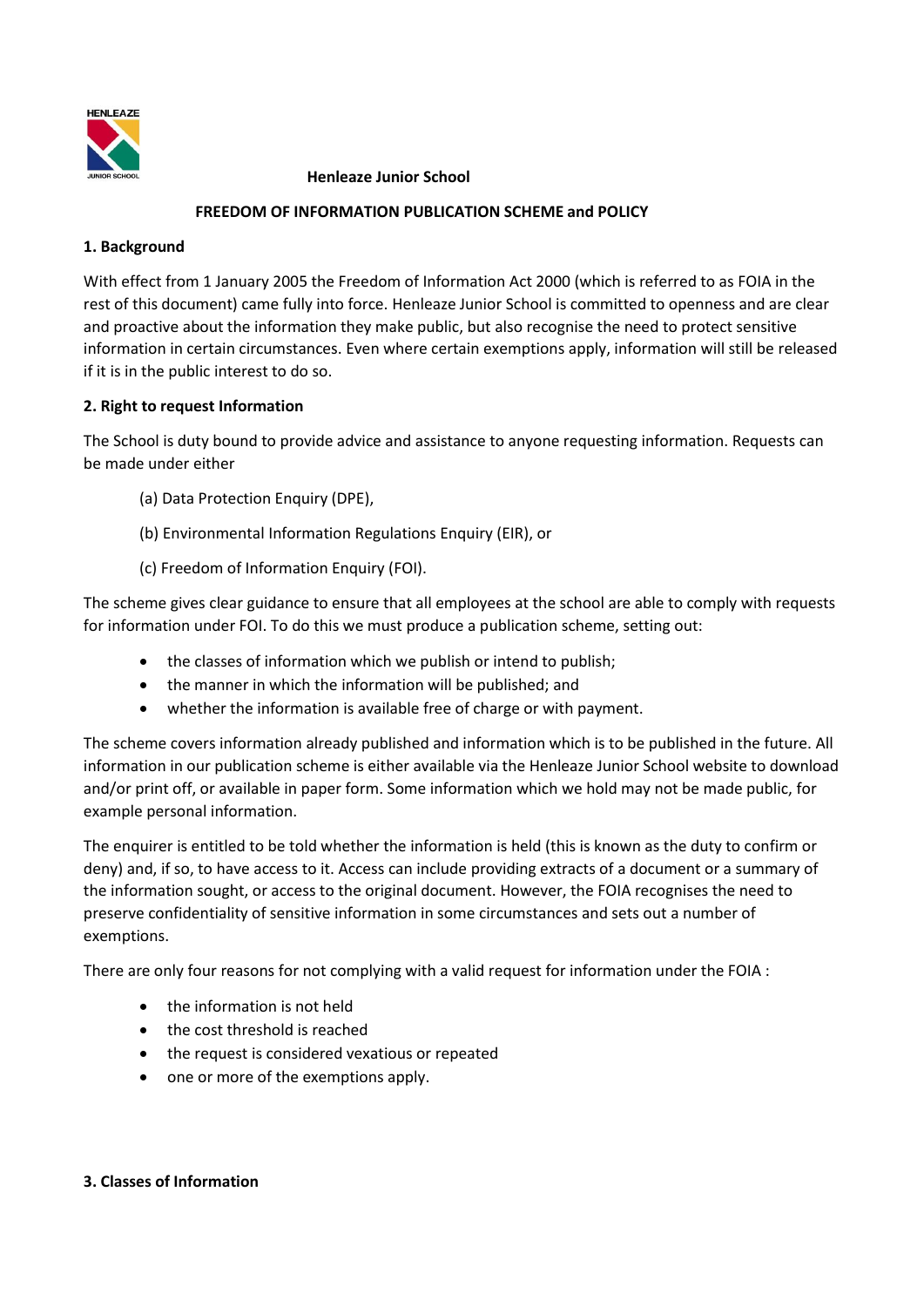The publication scheme guides you to information which we currently publish (or have recently published) or which we will publish in the future. This is split into categories of information known as 'classes'.

The classes of information that we undertake to make available are organised into broad topic areas:

**Who we are and what we do:** general information about the school e.g. its staff, leadership and governance, information about the curriculum, school terms and events.

**What we spend and how we spend it:** financial information relating to projected and actual income and expenditure, tendering, procurement and contracts.

**What our priorities are and how we are doing:** strategy and performance information e.g. OFSTED reports and results of SATs.

**How we make decisions**: decisions of the leadership of the school, and governing body, as well as our Admissions policies.

**Our policies and procedures**: current written policies and procedures for delivering our services and responsibilities.

**Lists and registers:** Information held in registers required by law and other lists and registers relating to the function of the school.

**Services we offer:** e.g. after school clubs, extra-curricular activities, newsletters.

School Policy documents can be viewed via the following link: www.henleazejuniorschool.co.uk

#### **4. How to Request Information**

4.1 If you require a paper version of any of the documents within the scheme, please contact the school by letter to Freedom of Information Officer, Henleaze Junior School, Park Grove, Henleaze, Bristol BS9 4LG or by email office@henleazejuniorschool.co.uk please mark the email for the attention of the Freedom of Information Officer.

To help us process your request quickly, please clearly mark any correspondence

#### **"PUBLICATION SCHEME REQUEST"** (in CAPITALS)

Any requests for Freedom of Information paperwork will be charged at cost for reprographics, paper and postage.

4.2 If the information you are looking for is not available via the scheme and is not on our website, you can still contact the school. Requests should be made in writing addressed to Freedom of Information Officer, Henleaze Junior School, Park Grove, Henleaze, Bristol BS9 4LG or by email [office@henleazejuniorschool.co.uk,](mailto:office@henleazejuniorschool.co.uk) please mark the email for the attention of the Freedom of Information Officer.

Please include the enquirer's name and correspondence address with a description of the information requested.

- 4.3 On receipt of a request the designated Freedom of Information Officer will:
	- decide whether the request is a request under DPE, EIR or FOI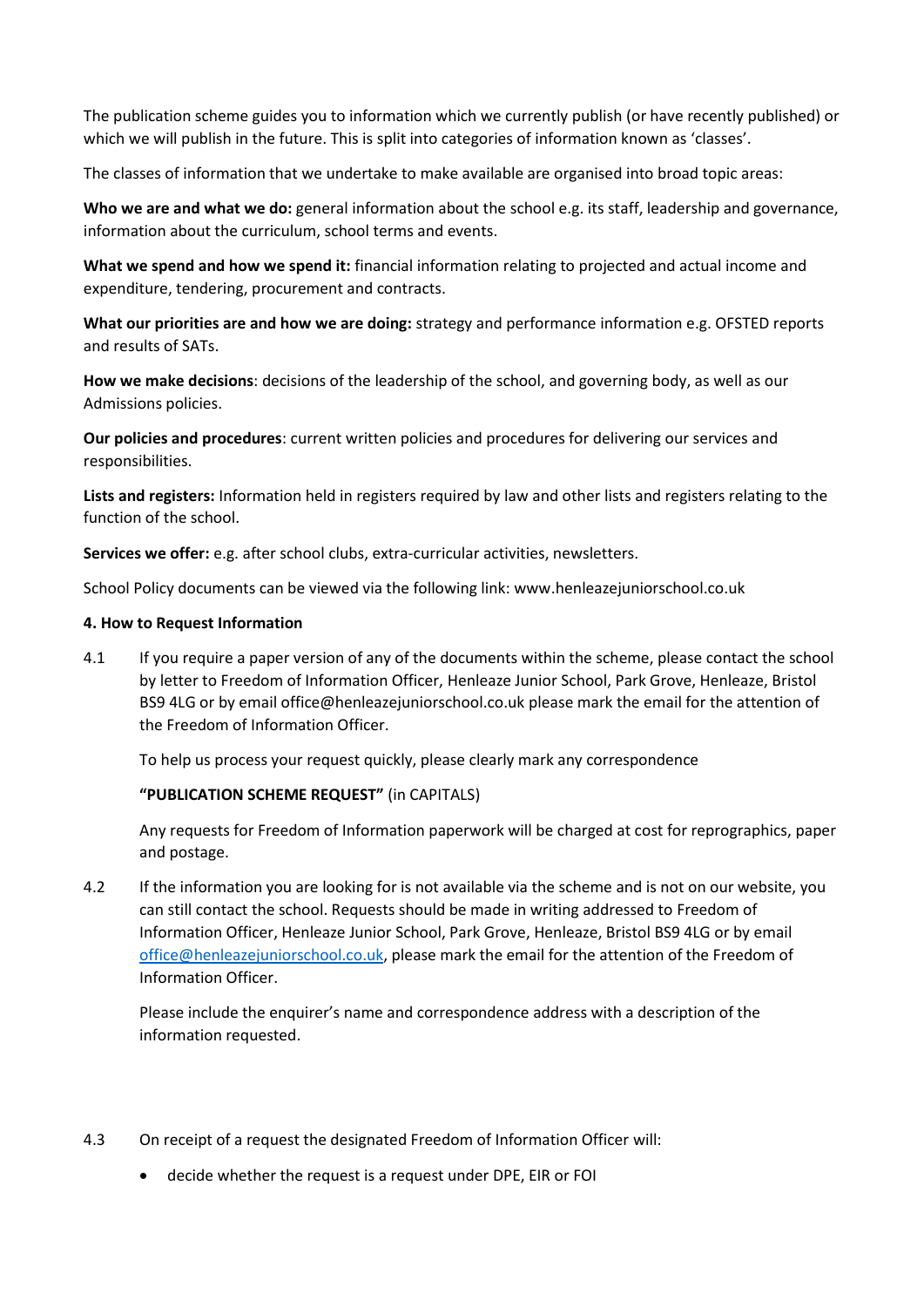- decide whether the school holds the information or whether the request should be transferred to another body if the information is not held by the school
- provide the information if it has already been made public
- consider whether a third party's interests might be affected by disclosure and if so consult them
- consider whether any exemptions apply and whether they are absolute or qualified
- carry out a public interest test to decide if applying the qualified exemption outweighs the public interest in disclosing the information
- consider whether the request is vexatious or repeated.
- 4.4 Requests will be responded to within twenty days excluding school holidays.
- 4.5 The FOIA covers all information held and is retrospective.
- 4.6 The enquirer is entitled to be told whether the school holds the information (the duty to confirm or deny) except where certain exemptions apply.
- 4.7 The enquirer will be informed if the information is not held.
- 4.8 All information held by the school must be recorded legibly.
- 4.9 The school maintains well managed records and management information to aid the school to meet requests.
- 4.10 The Trust and its school will not wilfully conceal, damage or destroy information in order to avoid answering an enquiry.
- 4.11 Expressions of dissatisfaction will be handled through the school's complaints procedure.
- 4.12 The school will maintain records in accordance with the Records Management Society of Great Britain – Local Government Group) Retention Guidelines for Schools.
- 4.13 The school will charge applicants a fee in accordance with the FOI Fees Regulations and may include disbursements for photocopying, postage and packaging and costs directly incurred as a result of viewing information. Information published on our website is free, although you may incur costs from your Internet Service Provider. If you do not have internet access, you can access our website using a local library or an Internet café.
- 4.14 Straightforward enquiries and single copies of information covered by this publication are provided free unless stated otherwise in section 4.13. If your request means that we have to do a lot of photocopying or printing, or pay a large postage charge, or is for a priced item such as some printed publications or videos we will let you know the cost before fulfilling your request. Where there is a charge this will be indicated by a  $E$  sign in the description box. Where enquiries require further consideration or a written response, a charge will be made, the school will send the enquirer a fees notice, the school will not comply with the request until the fee has been paid.
- 4.15 The school will maintain a record of requests received, responded to and denied. The Board of Governors will review the register annually.
- 4.16 If the request is made for a document that contains exempt personal information, the school will ensure that the personal information is removed by applying the redaction procedure.

#### **5. Subject access request**

Details relating to an information subject access request (SAR) made under Section 7 of the Data Protection Act 1998 (DPA) are available in the school's Data Protection Policy.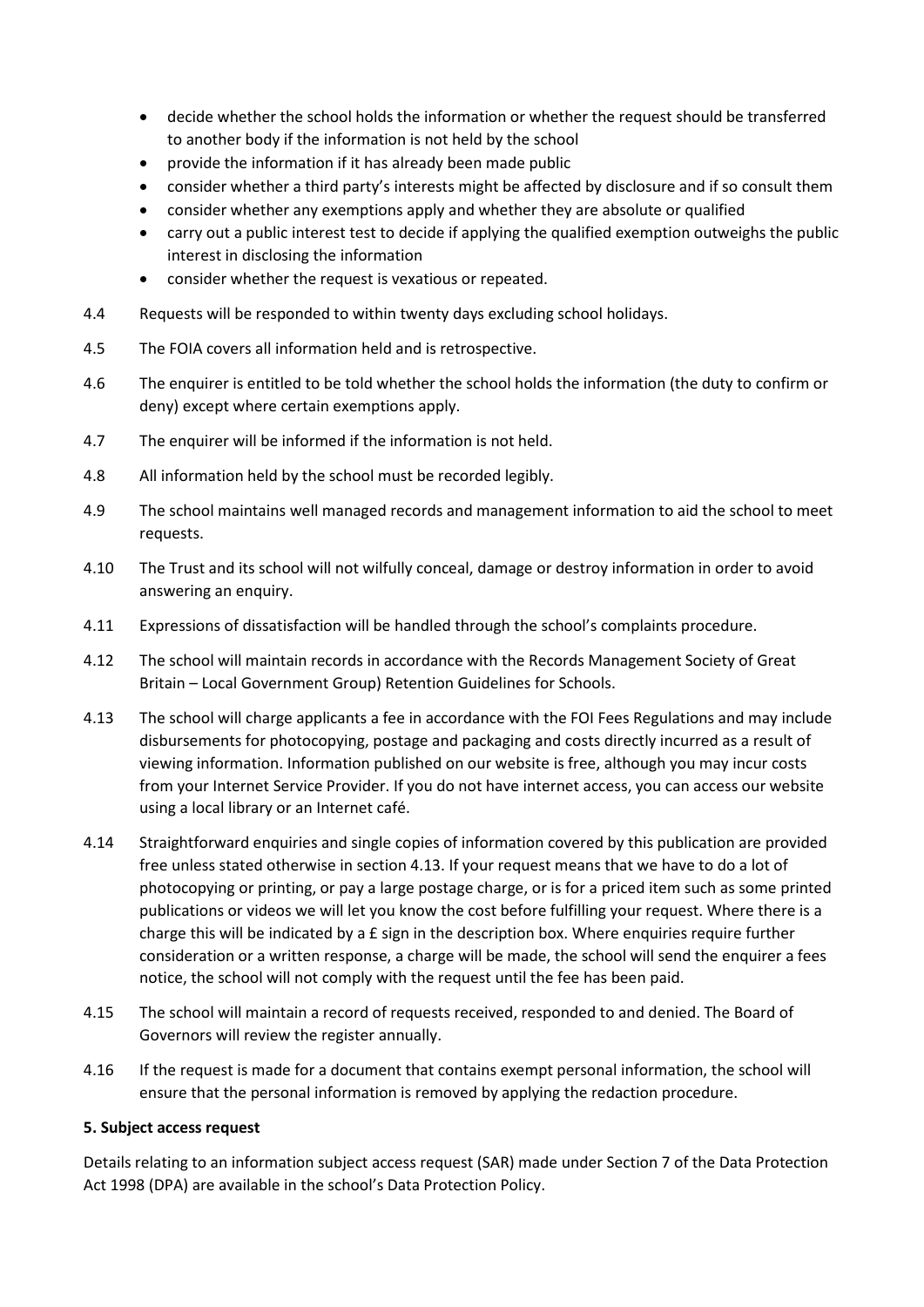# **6. Record Retention**

The school has a School Record Retention Document based on the guidelines issued by the Records Society of Great Britain.

# **7. Feedback and Complaints**

If you would like to make a comment about this publication scheme, if you require further assistance, or if you wish to make a complaint, then initially this should be addressed to the Business Manager, Henleaze Junior School, Park Grove, Bristol BS9 4LG.

If you are not satisfied with the assistance that you receive, or if we have not been able to resolve your complaint and you feel that a formal complaint needs to be made, then this should be addressed to the Information Commissioner's Office.

Information Commissioner, Wycliffe House, Water Lane, Wilmslow, Cheshire SK9 5AF or

Enquiry/Information Line: 0303 123 1113

E Mail:<https://ico.org.uk/global/contact-us>

Website: [www.ico.org.uk](http://www.ico.org.uk/)

This is the organisation that ensures compliance with the Freedom of Information Act 2000 and deals with formal complaints. They can be contacted at

# **8. Conclusion**

This Policy should be read in conjunction with the Freedom of Information Act 2000. Adherence to these guidelines will ensure that the Trust complies with the Freedom of Information Act 2000.

<http://www.legislation.gov.uk/ukpga/2000/36/part/I>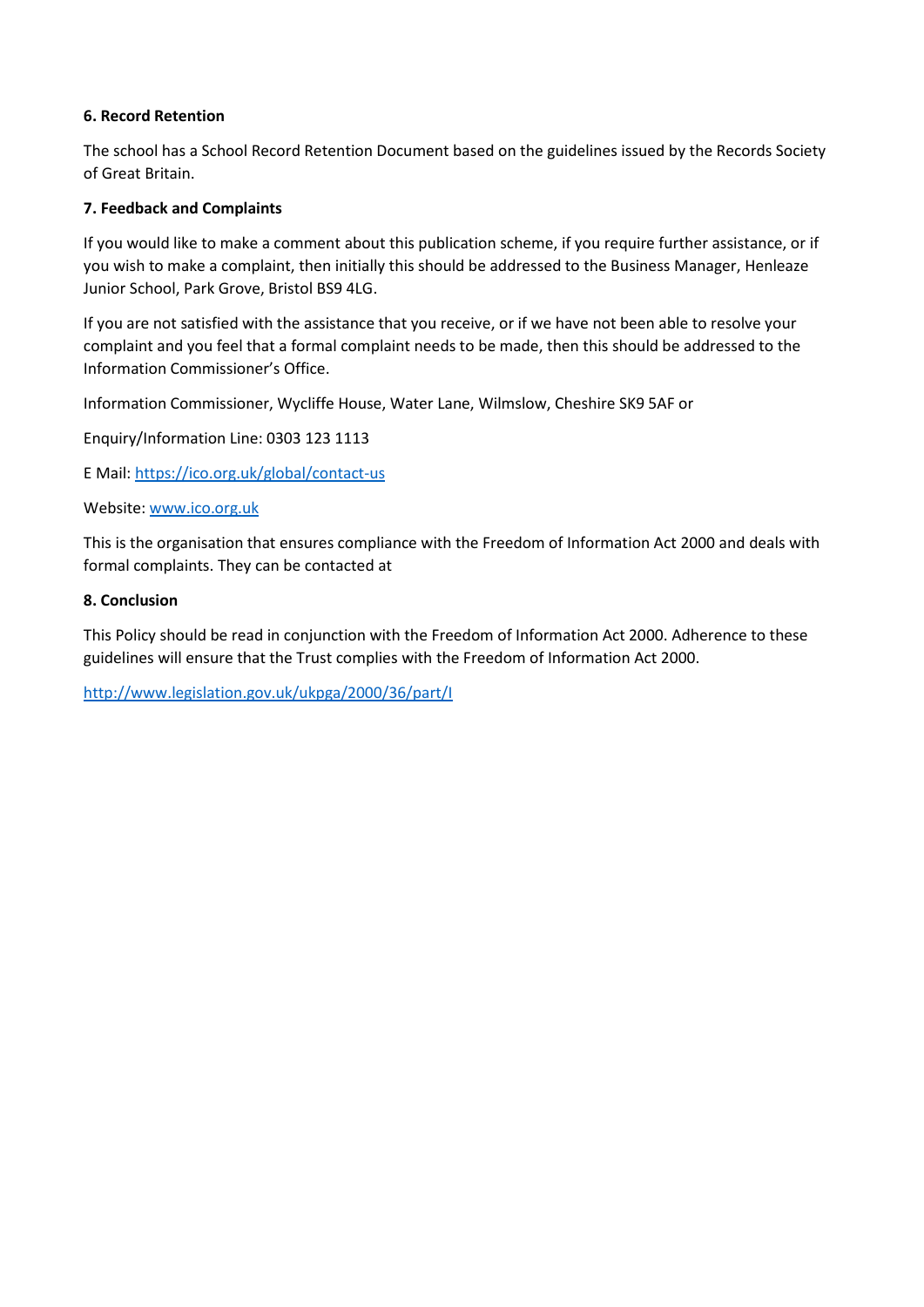# FREEDOM OF INFORMATION POLICY

# Guide to information available from Henleaze Junior School, under the publication scheme

| Information to be published                                                                                                                                                        | How the information can be obtained                                     |
|------------------------------------------------------------------------------------------------------------------------------------------------------------------------------------|-------------------------------------------------------------------------|
| Who we are and what we do<br>(Organisational information, structures,<br>locations and contacts)                                                                                   | Hard copy and school website                                            |
| This will be current information only                                                                                                                                              |                                                                         |
| Academy Funding Agreement - a link to the<br>document on the Department for Education's<br>website                                                                                 | School website                                                          |
| Academy Order                                                                                                                                                                      | School website                                                          |
| School staff and structure - names of key<br>personnel                                                                                                                             | School website                                                          |
| Board of Trustees/Governors - names of<br>trustees/governors                                                                                                                       | School website                                                          |
| School session times, term dates and holidays                                                                                                                                      | <b>School Website</b>                                                   |
| Location and contact information - address,<br>telephone number and website                                                                                                        | <b>School Website</b>                                                   |
| Contact details for the Headteacher                                                                                                                                                | <b>School Website</b>                                                   |
| What we spend and how we spend it                                                                                                                                                  |                                                                         |
| Company accounts that have been filed with<br>the Charity Commission and Companies House                                                                                           | The past three years information are published on<br>the school website |
| Annual budget plan and financial statements                                                                                                                                        | Available on request from the Business Manager                          |
| Capital funding - details of capital funding<br>allocated to the school along with information<br>on related building projects and other capital<br>projects                       | Available on request from the Business Manager                          |
| Additional funding - Income generation<br>schemes and other sources of funding.                                                                                                    | Available on request from the Business Manager                          |
| Procurement and Contracts - details of<br>procedures used for the acquisition of goods<br>and services. Details of contracts that have<br>gone through a formal tendering process. | Available on request from the Business Manager                          |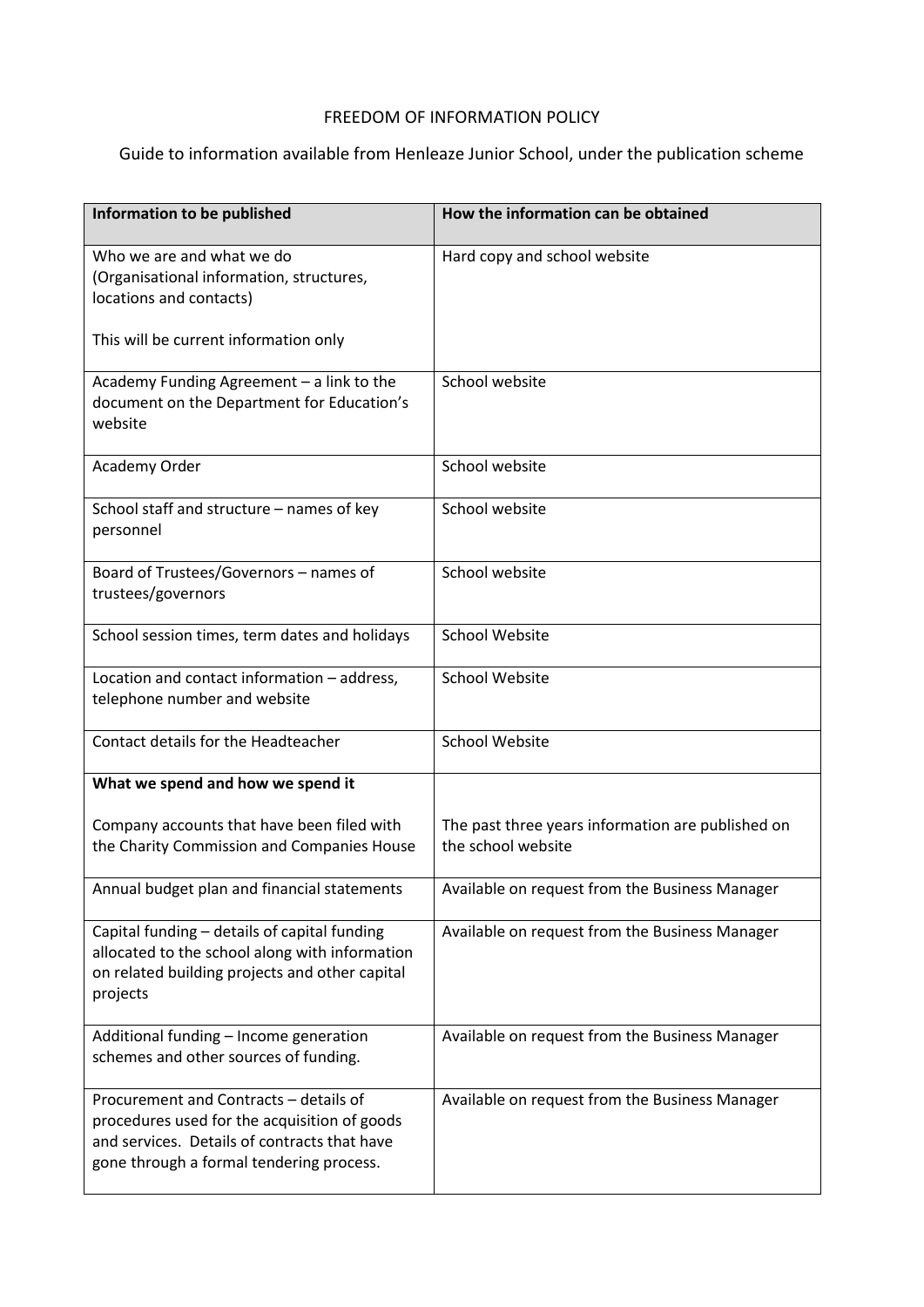| Information to be published                                                                                                                                                                           | How the information can be obtained                                                                                                |
|-------------------------------------------------------------------------------------------------------------------------------------------------------------------------------------------------------|------------------------------------------------------------------------------------------------------------------------------------|
| What our priorities are and how we are doing                                                                                                                                                          |                                                                                                                                    |
| (Strategies and plans, performance indicators,<br>audits, inspections and reviews)                                                                                                                    | School website                                                                                                                     |
| Current information should be published                                                                                                                                                               |                                                                                                                                    |
| School profile                                                                                                                                                                                        | Government website school performance tables                                                                                       |
| Government supplied performance data                                                                                                                                                                  | (www.education.gov.uk/schools/performance/)                                                                                        |
| OFSTED report - summary and full report                                                                                                                                                               | Ofsted website                                                                                                                     |
| <b>Appraisal Policy</b>                                                                                                                                                                               | Available on request from the Business Manager                                                                                     |
| Safeguarding / Child protection - policies and<br>procedures on safeguarding and promoting the<br>welfare of children.                                                                                | School website                                                                                                                     |
| <b>How we make decisions</b>                                                                                                                                                                          |                                                                                                                                    |
| (Decision making processes and records of<br>decisions)                                                                                                                                               | Available on request from the Company Secretary<br>(access to this information may be restricted if<br>classified as confidential) |
| Current and previous three years as a minimum                                                                                                                                                         |                                                                                                                                    |
| <b>Admissions policy</b><br>Arrangements, procedures and right of appeal<br>- include information on application numbers<br>and number of successful applicants by each<br>oversubscription criteria. | School website                                                                                                                     |
| Board of Trustees/Governors meeting agendas,<br>papers and minutes - information that is<br>properly considered to be private should be<br>excluded.                                                  | Available on request from the Company Secretary                                                                                    |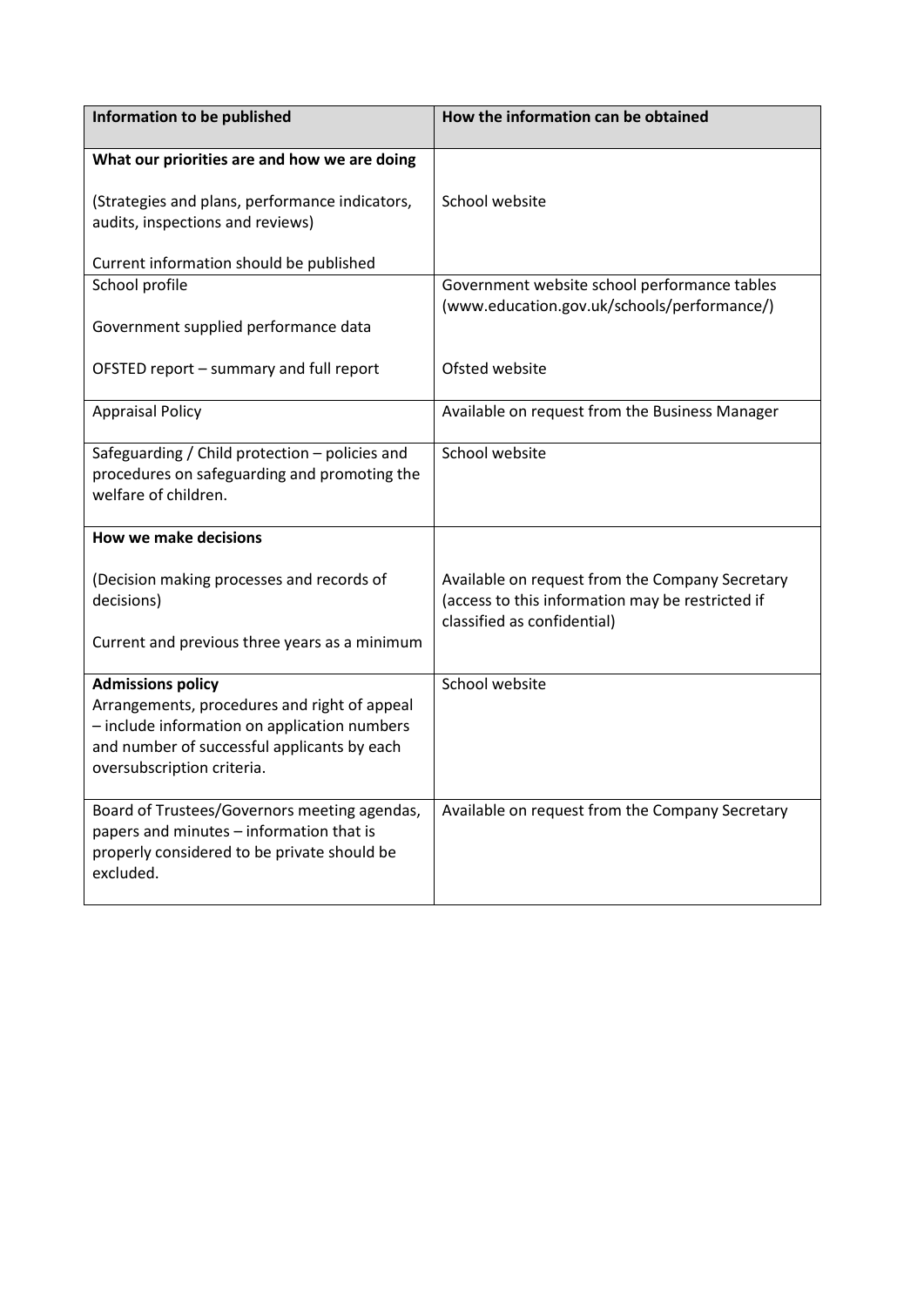| Information to be published                                                                                                                                     | How the information can be obtained                                   |
|-----------------------------------------------------------------------------------------------------------------------------------------------------------------|-----------------------------------------------------------------------|
| Our policies and procedures                                                                                                                                     | School website                                                        |
| (Current written protocols, policies and<br>procedures for delivering our services and<br>responsibilities)                                                     |                                                                       |
| Current information only                                                                                                                                        |                                                                       |
| Pupil and curriculum policies, including:<br>Curriculum                                                                                                         | School website or on request                                          |
| Sex education                                                                                                                                                   |                                                                       |
| Special education needs                                                                                                                                         |                                                                       |
| Accessibility                                                                                                                                                   |                                                                       |
| Race Equality                                                                                                                                                   |                                                                       |
| Collective worship                                                                                                                                              |                                                                       |
| Behaviour                                                                                                                                                       |                                                                       |
| Records management:                                                                                                                                             | Available on request from the Business Manager                        |
| Records retention                                                                                                                                               |                                                                       |
| <b>Data Protection Policy</b>                                                                                                                                   | School website                                                        |
| <b>Lists and Registers</b>                                                                                                                                      | Hard copy - some information may only be available<br>for inspection) |
| Currently maintained lists and registers only                                                                                                                   |                                                                       |
| Curriculum circulars and statutory instruments                                                                                                                  | Available on request                                                  |
| Disclosure logs                                                                                                                                                 | Available on request                                                  |
| Asset register                                                                                                                                                  | Available on request                                                  |
| Any information the school is currently legally<br>required to hold in publicly available registers                                                             | Available on request                                                  |
| The services we offer                                                                                                                                           | School website and on request                                         |
| Information about the services we offer,<br>including leaflets, guidance and newsletters<br>produced for the public and businesses.<br>Current information only | (some information may only be available for<br>inspection)            |
|                                                                                                                                                                 |                                                                       |